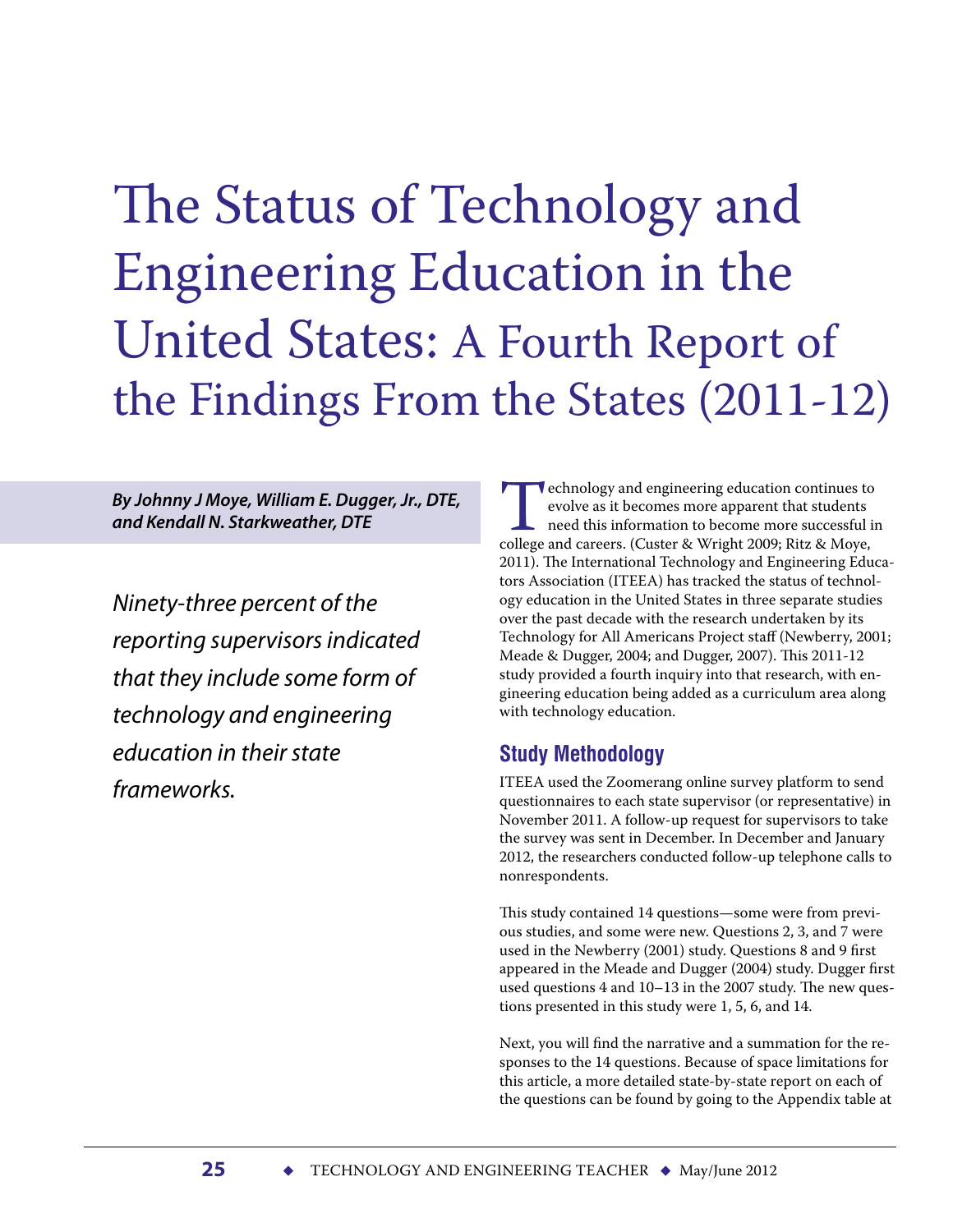www.iteea.org/TAA /PDFs/SupervisorResponsesbyState-20. pdf. Also, additional details on the Zoomerang responses can be found at: www.zoomerang.com/Shared/SharedResults-SurveyResultsPage.aspx?ID=L2BBQLLQGB2G.





Use this QR code for additional details on the Zoomerang survey and the supervisors' responses.

#### *Question 1: Please provide the following contact information: name, state, and telephone number.*

Forty-two of the 50 state supervisors (84%) responded to the study. The nonresponding states were Alaska, Louisiana, Michigan, Montana, New Mexico, Oklahoma, Vermont, and Washington. For more detailed results (state-by-state), including a complete listing of state supervisors and their responses, refer to the Appendix table at www.iteea.org/TAA / PDFs/SupervisorResponsesbyState-20.pdf.

*Question 2: Is technology and engineering education in your state framework?* (Check all that apply: technology education; engineering education; technology and engineering education; STEM education that includes technology and engineering; and other [please specify].)

All 42 supervisors responded to this question. Thirty-nine (93%) reported that they include one or more of the following in their state frameworks: technology education (25), technology and engineering education (23), engineering education (18), STEM education that includes technology and engineering (18), and/or other similar information (10). In the 2007 study, it was found that 40 of the 46 (87%) reporting states said that they included technology education in their state framework. In 2004, 38 of 50 (76%) states did, and in 2001, 30 of the 50 (60%) states included technology education in their frameworks (Newberry, 2001; Meade & Dugger, 2004).



#### *Question 3: Is technology and engineering education required in your state?*

All 42 of the reporting states (100%) answered the question. Seven states (17%) responded "yes," and 35 (83%) said "no." The Dugger (2007) study found that 12 states (26%)—and the Technology for All Americans Project (2004) study also found that 12 states (23%)—required technology education. In 2001, Newberry found that 14 (27%) states required technology education.



*Question 4: If you answered "Yes" to question #3, indicate the geographic level of the requirement.* (Check all that apply: required in selected local school districts; required statewide; or other.)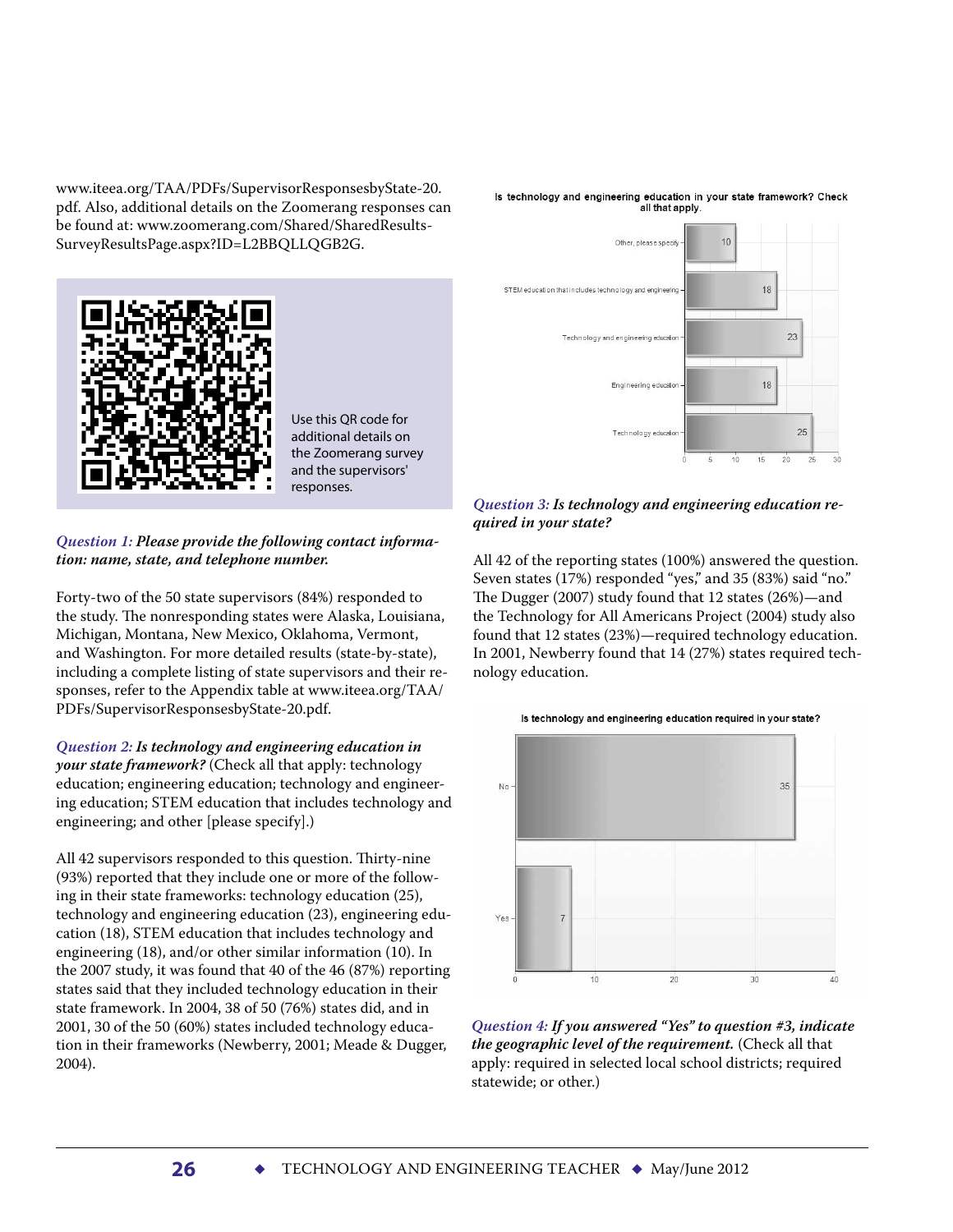Eight states responded to this question; four indicated that technology and engineering education was required statewide.



## If you answered yes to question #3, indicate the geographic level of the requirement. Check all that apply.

#### *Question 5: If you answered "Yes" to question #3, indicate the grade level required.* (Select all that apply: elementary school; middle/junior high school; and high school.)

Although seven supervisors said, "yes" to question three, only six responded to this question. Based on those six responses, three states require technology and engineering education at the elementary level, five at the middle/junior high level, and five at the high school level.



#### *Question 6: Please give an estimated number of elementary schools (K-5/6) in your state that are teaching technology and engineering activities.*

Twenty-one of the 42 supervisors (50%) indicated that 787 elementary schools offer technology and engineering education in their states. Refer to the Appendix table at www.iteea.org/TAA /PDFs/SupervisorResponsesbyState-20. pdf.



*Question 7: Please give an estimated number of technology and engineering teachers in your state during this school year at the following levels: Grades 6-8; Grades 9-12; and Total.* 

Thirty-two of the 42 reporting supervisors (76%) said that there were approximately 6,200 middle school and 9,666 high school teachers in their states. Two additional states provided the total number of technology and engineering education teachers they had in their states: 1,100 and 175 respectively. In total, the 34 reporting supervisors indicated that there were approximately 17,141 technology and engineering education teachers in their states. It is very disheartening that only 34 states provided data on the number of middle and high school teachers in this study. Unfortunately, with the data collected in this study, there is no way to project or guess what the actual total numbers of technology and engineering teachers were in 2011-12.

In previous studies, Moye (2009) found that, with all 50 states reporting, there were approximately 12,146 middle and 16,164 high school (total: 28,310) technology education teachers in the U.S. The Dugger (2007) study did not break out the specific number of middle and high school teachers, but with 40 states reporting there were approximately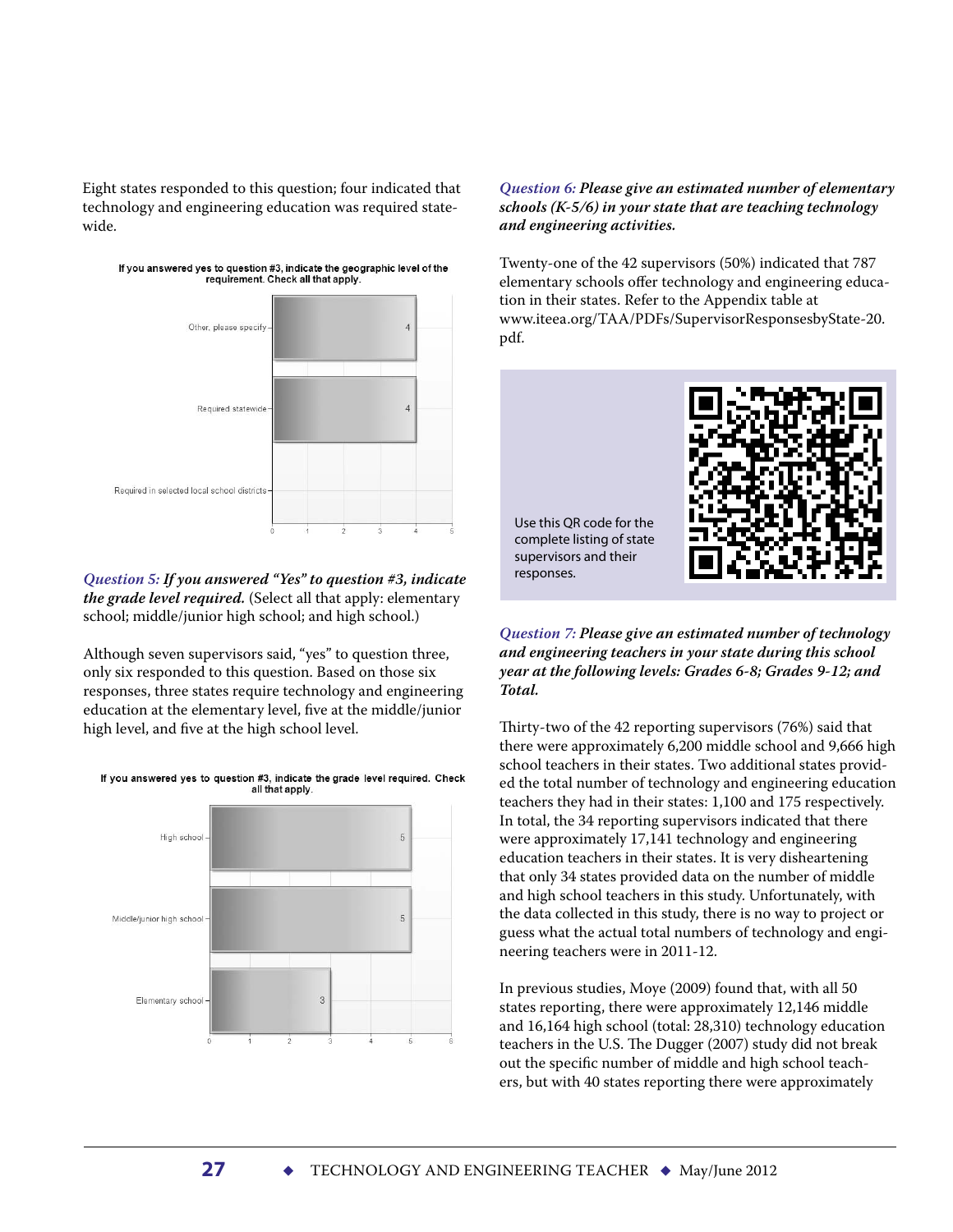25,258 total middle and high school technology teachers. The Meade/Dugger (2004) study found that 49 states reported an approximation of 35,909 technology education teachers. Ndahi and Ritz (2003), reported that in 49 states, there were approximately 36,261 technology teachers in 2001. Newberry (2001) reported that 48 states indicated that there were approximately 38,537 in 2001, and Weston (1997) found that there were approximately 37,968 technology education teachers in 49 of the United States. Dugger (2007) cited that the difference between the Ndahi and Ritz (2003), and the Newberry (2001) totals could potentially be that "this inconsistency is due to the sources used" (p. 16). Refer to the Appendix table at www.iteea.org/TAA /PDFs/SupervisorResponsesbyState-20.pdf.

*Question 8: Have you used* **Standards for Technological Literacy: Content for the Study of Technology (STL)** *in any of the following ways?* (Select all that apply: adopted "as is" for your state standards; placed in your state standards; conducted workshops using the standards; used in your curriculum resources; not used at all; or other *STL* "provides an ambitious framework for guiding student learning" (ITEEA 2000/2003/2007, p. v.)

Forty of the 42 state supervisors (95%) responded to this question; 33 (83%) indicated that *STL* was being used in some manner in their states. Seven supervisors (18%) said that the *STL* standards were not used at all in their states. Six of the 40 supervisors (15%) stated that *STL* was adopted "as is" for their standards. Fourteen supervisors (35%) responded that they had placed *STL* in their state standards. Twelve supervisors (30%) conducted workshops using the standards in their states. Sixteen states (40%) use *STL* in their curriculum

Have you used the Standards for Technological Literacy: Content for the

Use this QR code for the complete listing of state supervisors and their responses.

guides. Eleven (28%) provided "other" comments explaining how *STL* was used within their state.

*Question 9: Have you used* **Advancing Excellence in Technological Literacy: Student Assessment, Professional Development, and Program Standards (AETL)** *in any of the following ways?* (Select all that apply: adopted "as is" for your state standards; placed in your state standards; conducted workshops using the standards; used in your curriculum resources; not used at all; other.)

As in previous studies, this study found that the use of *AETL* was less than that of *STL*. Twenty states (50%) reported that they have not used *AETL*. One of the 42 states (2%) indicated that *AETL* was adopted "as is" for state standards. Three (8%) indicated that they had placed *AETL* in their state standards. Six (15%) had conducted workshops using the standards. Thirteen (32%) use *AETL* as a curriculum resource. Five (12%) identified "other" ways they use *AETL*.



Have you used Advancing Excellence in Technological Literacy: Student Assessment, Professional Development, and Program Standards (AETL) in any of the following ways? Click all that apply.



**28 •** TECHNOLOGY AND ENGINEERING TEACHER **•** May/June 2012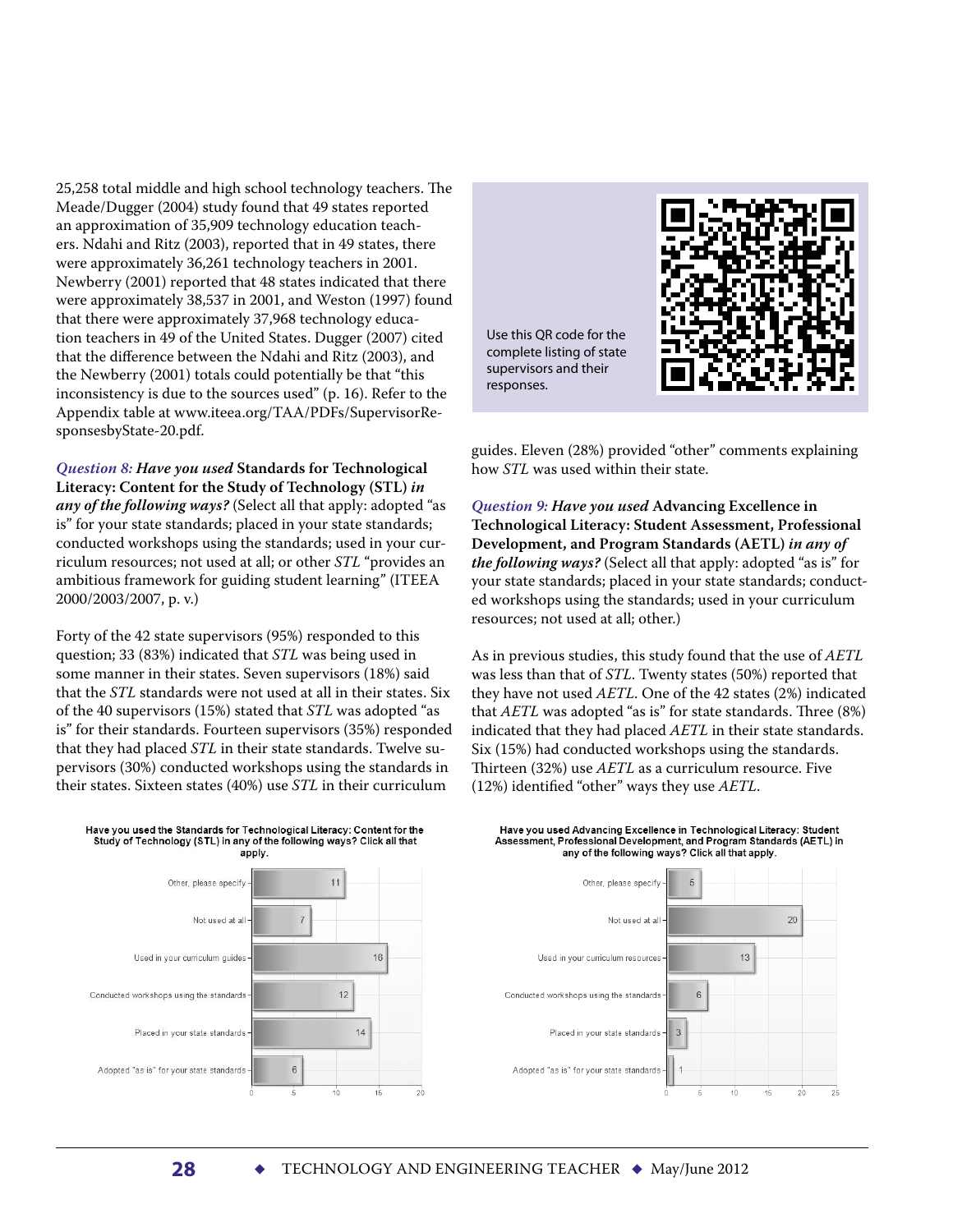*Question 10: Does your state have statewide assessments to measure what every student should know and be able to do in technology and engineering education?* (Yes or No—If yes, please share how it is used.)

Three of the 42 reporting states (7%) perform *STL* assessments in their state, and 29 (69%) do not. The 2007 study found that 7 of the 46 states (15%) were performing assessments.



#### *Question 11: What course title(s) best describe the secondary school level technology and engineering education being taught in your state?*

As in the Dugger (2007) study, the responses varied. Five of the 42 supervisors (12%) did not provide any specifics, and 37 (88%) responded with one or more types of course titles in their state. The most frequent response was engineering (24 times), followed by technology education (23 times), Project Lead the Way (10), and Engineering by Design<sup>™</sup> (3). Refer to the Appendix table at www.iteea.org/TAA /PDFs/Supervisor-ResponsesbyState-20.pdf.

#### *Question 12: Do you have a technology and engineering education state curriculum guide(s)?* (Yes or No).

Forty-one of the 42 responding supervisors (98%) answered the question. Nineteen (46%) indicated that they had technology education state curriculum guides. Twenty-two (54%) said that they did not. The Dugger (2007) study asked the same question and found that 27 states (59% of those reporting) answered that they had technology education curriculum guides, and 19 states (41%) reported that they did not.



#### *Question 13: What best describes where technology and engineering education program funding comes from in your state* (i.e., local, state, national funding, or combination)?

All 42 of the reporting states (100%) responded to this question. Their responses were very similar to the 2007 study, in which sources of funding were "a combination of local, state, and federal (Perkins) funds for their technology [and engineering] education programs" (Dugger, 2007, p. 19). Thirty-six of the 42 states (86%) indicated that their funding came from a combination of sources, three (7%) came solely from national, one (2%) from state, and one (2%) from local sources. One supervisor stated, "Tech ed is not funded." Refer to the Appendix table at www.iteea.org/TAA /PDFs/ SupervisorResponsesbyState-20.pdf.

*Question 14: What percentage of funding sources are obtained for technology and engineering programs in your state?* (STEM; Career and Technical Education [CTE]; specialized technology and engineering sources [i.e.: grants or special projects]; other, please specify.)

Thirty-six of the 42 states (86%) responded to the question. However, only 22 (52%) provided actual percentages. States had the option to identify more than one source of funding, and 15 of the 36 supervisors (42%) indicated that they received funding from more than one source. The majority of funding came from CTE (19), followed by specialized technology and engineering sources (14), other (8), and STEM (6). Responses to the "other" funding category appeared to be the equivalent to local funding. Refer to the Appendix table at www.iteea.org/TAA /PDFs/SupervisorResponsesby State-20.pdf.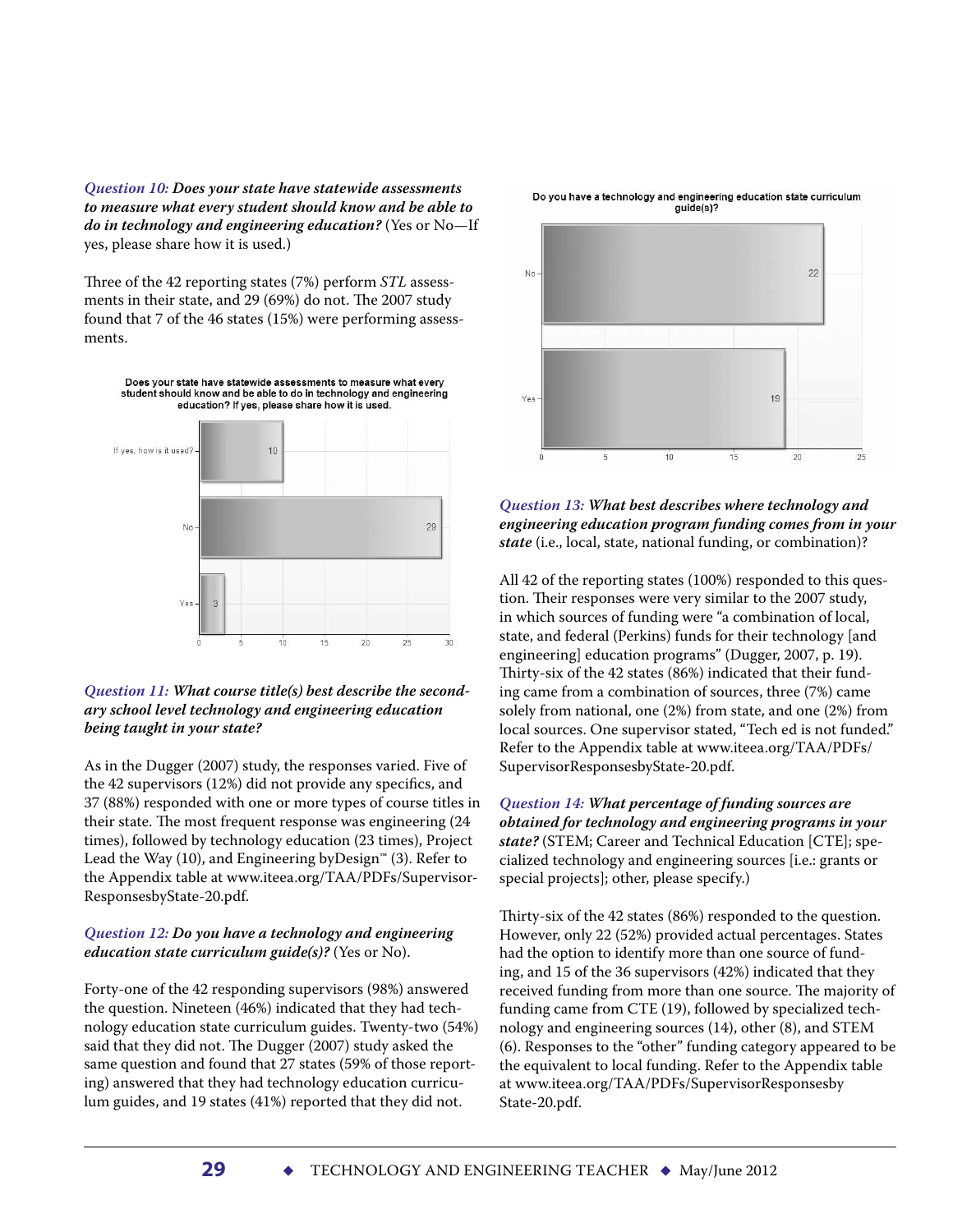### **Discussion**

It was disappointing that only 42 of the 50 state supervisors (84%) responded to this study. The researchers, however, were able to collect information that provides a snapshot of the status of technology and engineering education in the United States.

Thirty-nine (93%) of the 42 reporting supervisors indicated that they include some form of technology and engineering education in their state frameworks. This is an increase over the 87% found in 2007, 76% found in 2004, and to the 60% found in 2001. Seven supervisors indicated that their states require technology and engineering education. In 2007 and 2004, that figure was 12, and in 2001 it was 14. Three supervisors reported that their state requires technology and engineering education at the elementary level, 5 at the middle/ junior high level, and 5 at the high school level. Eighteen of the 42 supervisors (43%) said that technology and engineering education was offered in 787 elementary schools in their states. With 32 supervisors reporting on the question that asked the number of technology and engineering teachers in their state, there were approximately 6,200 middle and 9,666 high school technology and engineering education teachers in those states. Two additional supervisors provided the total number of teachers (not specified as to whether they were middle school or high school) in their states (1,275). Therefore, there were a total of approximately 17,141 technology and engineering education teachers in those 34 states.

Researchers have compiled data concerning the number of technology and engineering education teachers over the years; however, since different supervisors could have responded during each study, it is difficult to report an exact trend. The existing data indicate that the number of technology and engineering education teachers may continue to decline. When comparing data from past studies, it appears that fewer states are using ITEEA's *Standards for Technological Literacy* and *Advancing Excellence in Technological Literacy*. Based on the responses of the few supervisors reporting, it appears that there may also be a decrease in the number of states that measure what every student should know and be able to do in technology and engineering education.

This study revealed that the course titles most frequently used were associated with engineering education and/or technology education. The 2007 study indicated the most frequent course titles were identified as technology education. Supervisor inputs to this study suggest that the number of states that have technology and engineering education

curriculum guides may have decreased. Nineteen state supervisors indicated that their state had technology and engineering curriculum guides, and 22 said that they did not. In 2007, 27 said they did, and 19 did not. Concerning funding resources, 86% of the reporting supervisors indicated that their funding came from a combination of sources (federal, state, and local).

## **Recommendations**

The answers to the questions asked in this study are very important to the technology and engineering education profession. It is recommended that state supervisors take note of the questions asked and be more prepared to participate in the next study in approximately five years. Accurate and complete data will ensure a clearer picture of the status of the profession. Supervisors should also review the status of their states to determine what needs to be developed or improved. ITEEA has many resources to help evaluate and improve technology and engineering education. Please feel free to contact ITEEA or the researchers for information concerning these resources.

## **Observations**

First, we would like to thank the state supervisors who responded to the survey. However, we noted situations while collecting data that bear mentioning for future studies because they affected the results of this study. Specifically, we were not able to find numerous supervisors or administrators who were responsible for the guidance or leadership of technology and engineering education at the state level. We were often directed toward other people within the state departments who did not have ready access to the information requested. Supervision and administration of this subject area either was nonexistent or was the responsibility of a person assigned multiple tasks as a part of his/her job description and who was overwhelmed with those responsibilities or simply didn't take the initiative to provide the data to us. We believe that we were often given estimates in response to our questions because no real data existed in certain states. In other words, there was no one who could give us an accurate teacher count along with other data within some states. We suspect that this may be true within other subject areas, but we did not research other subjects.

We have concluded that there is no accurate count of technology and engineering teachers from all 50 states, including this study. Even with previously conducted studies, we have not been able to obtain an accurate count. However, in this